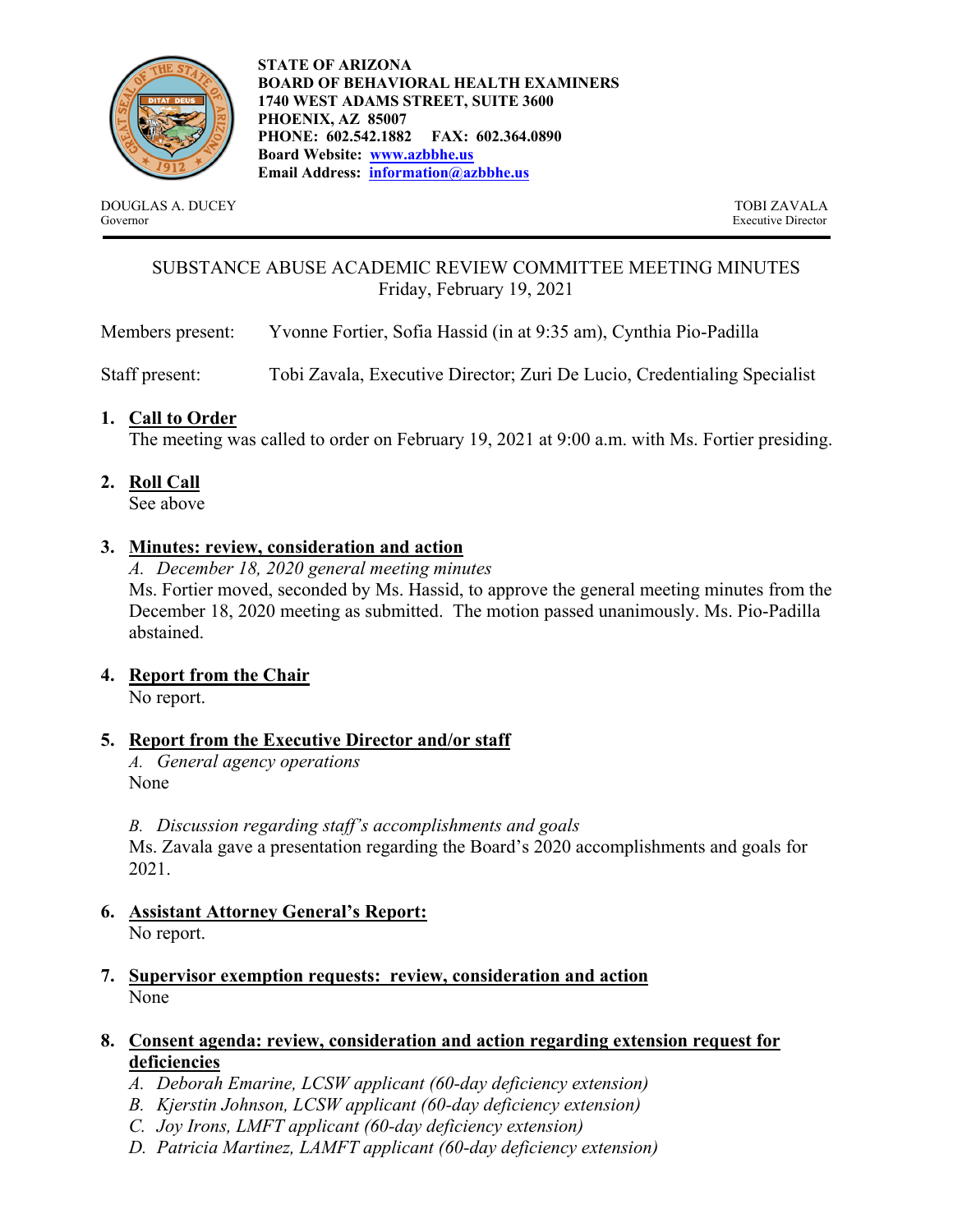- *E. Sharla Best, LAMFT applicant (60-day deficiency extension)*
- *F. Kimberly Craig, LPC applicant (60-day deficiency extension)*
- *G. Katheryn Fredman, LISAC applicant (60-day deficiency extension)*

Ms. Fortier moved, seconded by Ms. Hassid, to approve the consent agenda as presented. The motion passed unanimously.

#### **9. Exam extensions and/or exam accommodation request: review, consideration and action**  None

#### **10. Applications for licensure: review, consideration and action**

*A. Review, consideration, and possible action regarding applications for licensure* 

Ms. Fortier moved, seconded by Ms. Pio-Padilla, to recommend to approve Nicole Rogers as a Licensed Independent Substance Abuse Counselor. The motion passed unanimously.

Ms. Pio-Padilla moved, seconded by Ms. Hassid, to recommend to approve Crystal Tart as Licensed Associate Substance Abuse Counselor. The motion passed unanimously.

Ms. Pio-Padilla moved, seconded by Ms. Hassid, to recommend to approve Johanna Magdaleno as Licensed Substance Abuse Technician upon the receipt of the required exam. The motion passed unanimously.

Ms. Pio-Padilla moved, seconded by Ms. Hassid, to recommend to the Board to deny Valentine De Anda on his failure to establish that he meets minimum licensure requirements. The motion passed unanimously.

The committee requested additional information on the following applications:

David Cottrell

## *B. Appeals*

*1. Michelle Napolitano, LISAC Applicant* 

Members reviewed information regarding the appeal.

The applicant appeared and addressed the committee.

Following review and discussion, members requested additional information.

#### **11. Applications for educational programs: review, consideration and action.**  None

#### **12. Future agenda items**

None

#### **13. Call for public comment**

No one was present to respond to the call for public comment.

#### **14. Establishment of future meeting dates**

The next meeting is scheduled for Friday April 16, 2021, at 9:00 a.m., at 1740 West Adams St, Board Room C, Phoenix, AZ 85007.